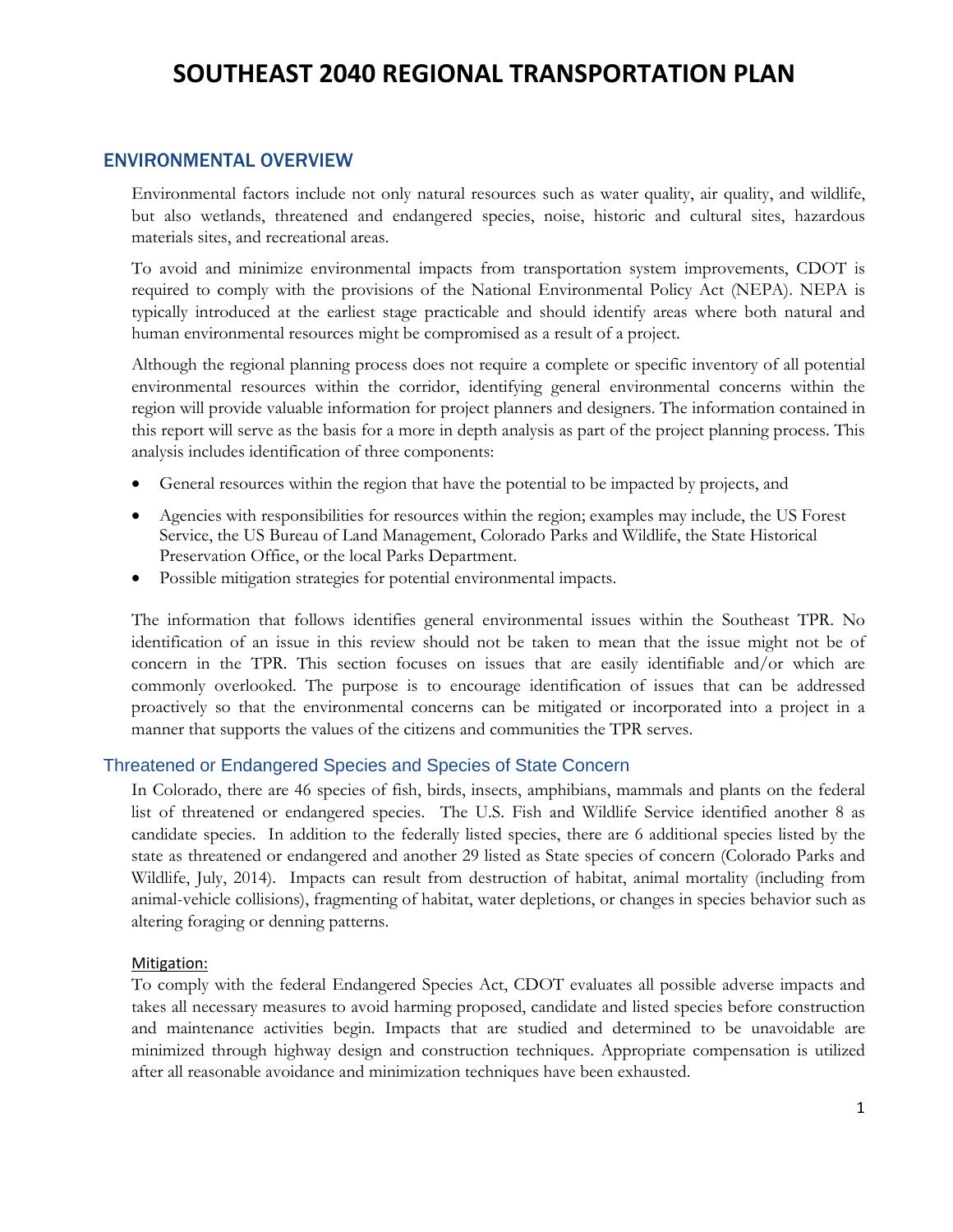Senate Bill 40 (SB40) was created primarily for the protection of fishing waters, but it does acknowledge the need to protect and preserve the fish and wildlife resources associated with streams, banks and riparian areas in Colorado. This is accomplished through erosion control, water contaminate control, discharge conditions, construction procedures, vegetation manipulation and noxious weed control. These measures, when properly used, can ensure that Colorado waters remain conducive to healthy and stable fish and wildlife populations which depend on the streams of Colorado.

The Migratory Bird Treaty Act (MBTA) protects all birds native to North America, with the exception of non-migratory upland game birds (e.g. quail, grouse, pheasant, turkey, etc.) and non native birds (e.g., House Sparrow, European Starling, Rock Dove (common pigeon), and Eurasian Collared Doves). The MBTA states that it is "unlawful to pursue, hunt, take, capture, kill, possess, sell, purchase, barter, import, export, or transport any migratory bird, or any part, nest, or egg or any such bird." The MBTA currently protects over 800 species of birds that occur in the U.S. CDOT has developed a set of specifications (Spec. 240) that are designed to protect migratory birds and comply with act

Primary mitigation techniques to offset impacts to threatened or endangered species is determined through the Section 7 consultation process with the U.S. Fish and Wildlife Service.

## Air Quality

The Colorado Air Quality Control Commission, a division of the Colorado Department of Health and Environment, is responsible for developing and adopting a regulatory program to protect and improve air quality in Colorado. Typically, the commission is involved in the maintenance of the regulations through modification and revision. Much of the air quality management program currently is in place and has been adopted over time. New programs occasionally are considered by the commission. The commission oversees the implementation of the air quality programs. The commission is responsible for hearing appeals of the Air Pollution Control Division's implementation of the programs through permit terms and conditions and enforcement actions. Colorado's air quality management program regulates air pollutant emissions from stationary industrial sources, cars and light duty trucks, burning practices, street sanding and sweeping activities, and the use of prescribed fire. The air quality program also is focused on visibility, odor and transportation planning impacts to future air quality.

The Colorado Air Quality Control Commission distributed a "2012 Air Quality Data Report" from the Air Pollution Control Division addressing air quality issues and attainment designations in the state of Colorado. When discussing air quality in Colorado, the Air Quality Control Commission separates the state into six regions to more clearly address each region's air quality conditions and activities.

There are a number of industries in the Southeast TPR that cause air pollution. These include agricultural processes, gravel pits, power plants and natural gas pipeline compression stations. Because of the region's semiarid nature, fugitive dust from agricultural operations dominates air pollution in the region. Residential burning is a minor contributor to air pollution in the region.

During the 1970s and 1980s, the U.S. Environmental Protection Agency (EPA) designated many Colorado cities and towns as nonattainment areas because the areas violated nationwide air quality standards. By the mid-1990s, all these areas came into compliance with the various standards. All areas have been re-designated. During the 1970s and 1980s, EPA designated many Colorado cities and towns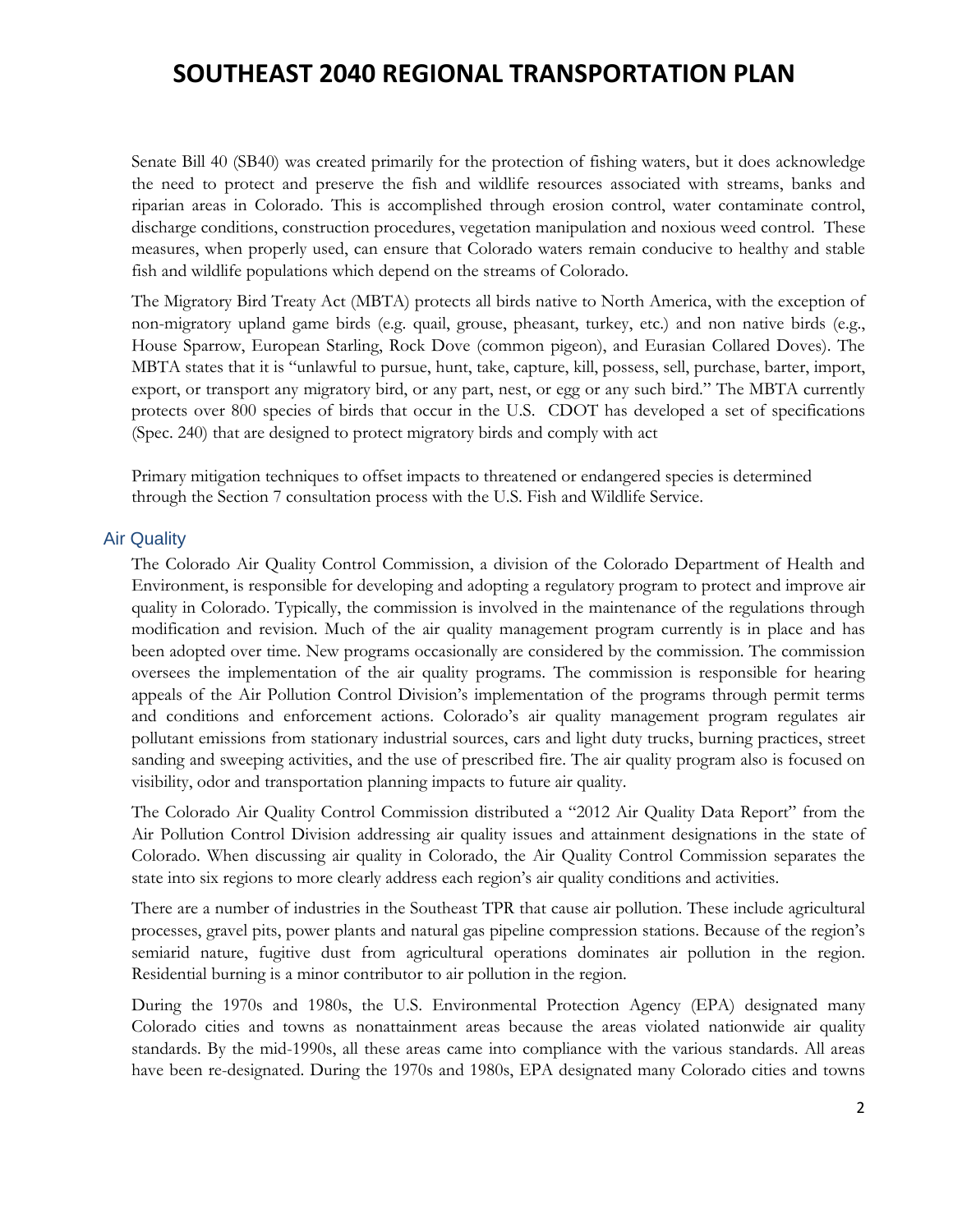as nonattainment areas because the areas violated nationwide air quality standards. By the mid-1990s, all these areas came into compliance with the various standards. All areas have been re-designated.

The re-designations are made possible by cleaner air, and through development and implementation of air quality management plans known as State Implementation Plans or "SIPs." These plans describe the nature of the air quality problems and the probable causes. The plans show projections of future pollutant levels and identify strategies to reduce these pollutants to acceptable levels.

In order to comply with the Clean Air Act (CAA), the State of Colorado adopted the following standards/regulations that relate to transportation projects, which in turn apply to the Southeast:

- Ambient Air Quality Standards Regulation This regulation established ambient air quality standards for the state and dictates monitoring procedures and data handling protocols. It also identified nonattainment areas in the state, which have historically violated federal and state air quality standards.
- State Implementation Plan Specific Regulations This regulation defines specific requirements concerning air quality control strategies and contingency measures for non-attainment areas in the state.
- Transportation Conformity, Reg. No. 10 This regulation defines the criteria the Colorado Air Quality Control Commission uses to evaluate the consistency between state air quality standards/objectives, and transportation planning and major construction activities across the state, as defined in the state implementation plans.
- Street Sanding & Sweeping, Reg. No. 16 This regulation sets specific standards for street sanding and sweeping practices.

In this region, the control of air pollution is accomplished through the cooperative efforts of state and local health departments in enforcing state emission regulations on stationary sources. This includes the Lamar attainment/maintenance area which has taken steps to maintain and improve its air quality.

### Water Quality/Wetlands

Colorado has four major river basins: the Colorado, South Platte, Rio Grande, and the Arkansas. The Arkansas and South Platte are tributaries of the Missouri. Within these basins are numerous creeks, tributaries, and ditches; as well as lakes, floodplains, and wetlands. The Water Pollution Control Act of 1972, later amended to include the Clean Water Act (CWA), protects the waters of the TPR. This Act promulgated the National Pollution Discharge Elimination System (NPDES) and created water discharge standards which includes maintaining the chemical, physical and biological integrity of the nation's waters. Protection of these waters is done through regulatory review and permits. Any water quality permits required for transportation projects must be obtained through the Colorado Department of Public Health and Environment, which received authority to administer the CWA from the U.S. Environmental Protection Agency.

### Mitigation:

Some transportation projects that occur near highly sensitive water bodies, such as drinking water sources or impaired streams, can be required to implement best management practices to ensure that degradation of the water body does not occur.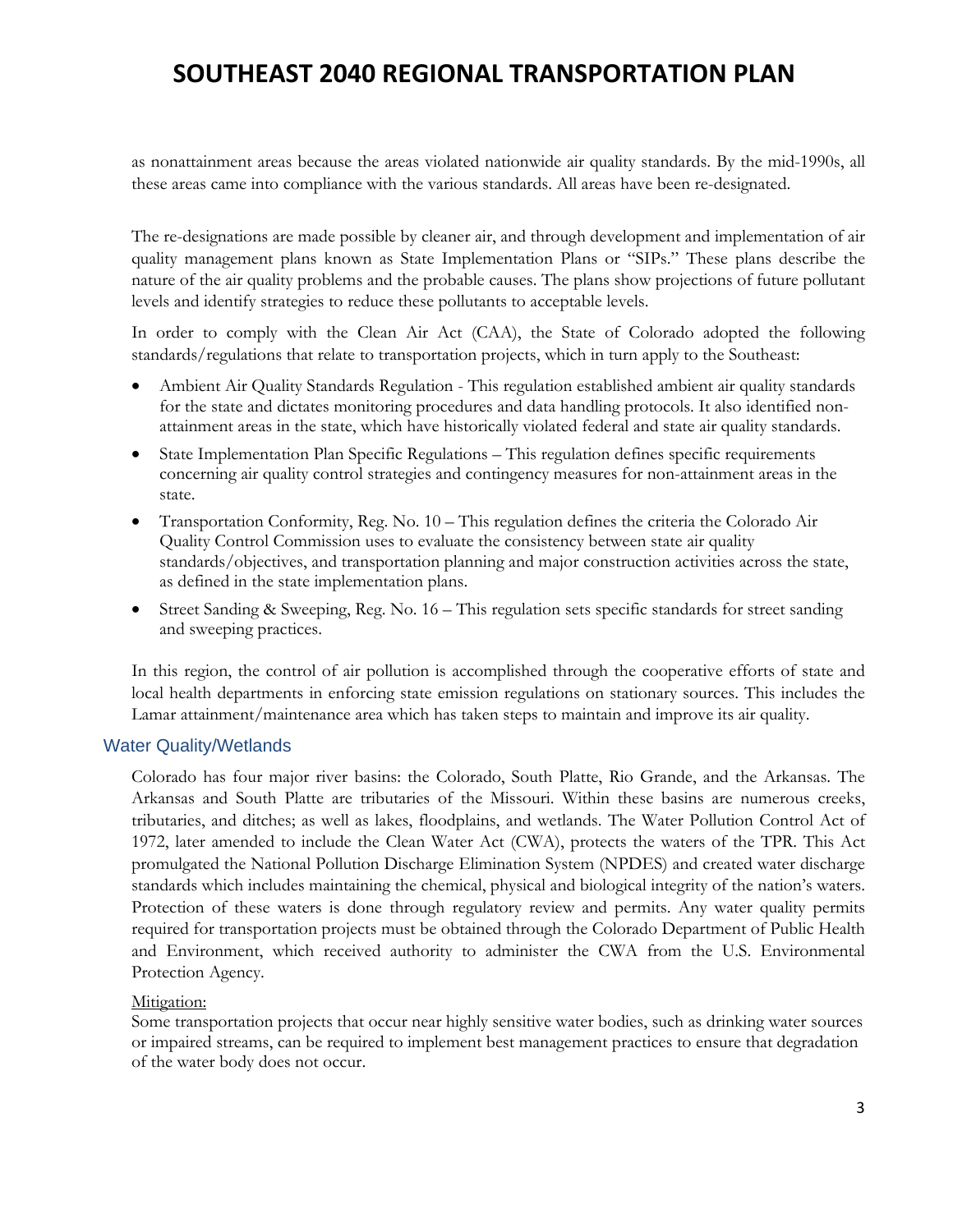Impacted wetlands are required to be mitigated on at least a 1:1 basis. For example, if five acres of wetlands are impacted, then five acres of wetlands must be replaced. The replacement wetlands are typically created as close to the impacted wetlands as possible and perform the same ecological and societal functions as the impacted wetlands. Wetland banks are becoming more prevalent and are available to purchase credits to replace impacted wetlands, if they are both in the same watershed.

### **Noise**

The FHWA Noise Abatement Criteria (NAC) define noise levels which, if approached or exceeded, require noise abatement consideration. FHWA requires all states to define at what value a predicted noise level approaches the NAC, thus, resulting in a noise impact. CDOT has defined "approach" as 1dBA less than the FHWA NAC for use in identifying traffic noise impacts in traffic noise analyses.

Noise abatement guidelines also state that noise abatement must be considered when the noise levels "substantially exceed the existing noise levels." This criterion is defined as increases in the L(eq) of 10.0 dBA or more above existing noise levels.

As existing higher-speed transportation facilities are widened or new facilities are constructed noise becomes a greater issue. Noise can also be an issue for lower-speed facilities where steep grades or a high percentage of trucks exist. As a result of potential impacts, a noise analysis is required for all projects involving federal funding that meet the criteria for projects likely to cause noise impacts.

#### Mitigation:

If noise impacts exceed the FHWA criteria, mitigation is evaluated based on its feasibility and reasonableness. Common noise mitigation techniques include walls and earthen berms separating traffic from other land uses.

### Historical/Archaeological Sites

Section 106 of the National Historic Preservation Act (NHPA) sets forth the process that federal agencies and their designated representatives must follow when planning undertakings that have the potential to affect significant historical and archaeological resources, known collectively as "historic properties." Typical historic resources include buildings, residential neighborhoods, commercial districts, agricultural complexes, bridges, canals, ditches, reservoirs, railroad lines and landscapes. Archaeological sites include surface scatters of chipped stone, ground stone or ceramic artifacts, architectural and nonarchitectural features (e.g., pit houses and fire hearth remains, respectively), or any area exhibiting evidence of intact subsurface cultural materials. More information on properties presently on or determined eligible for the National Register of Historic Properties is available on the website of History Colorado (formerly the Colorado Historical Society) at http://www.historycolorado.org/oahp.

#### Mitigation:

The State Historic Preservation Officer (SHPO) must be consulted to determine if sites that have not been entered into the National Register of Historic Places are eligible for inclusion on that list. The SHPO must also be consulted to determine the effects projects may have on historic properties. In addition, over 40 Native American tribes have a historic interest in various parts of Colorado. The NHPA mandates that FHWA and CDOT consult with Native American tribes during the planning of federal-aid transportation projects both on and off Indian Reservations.